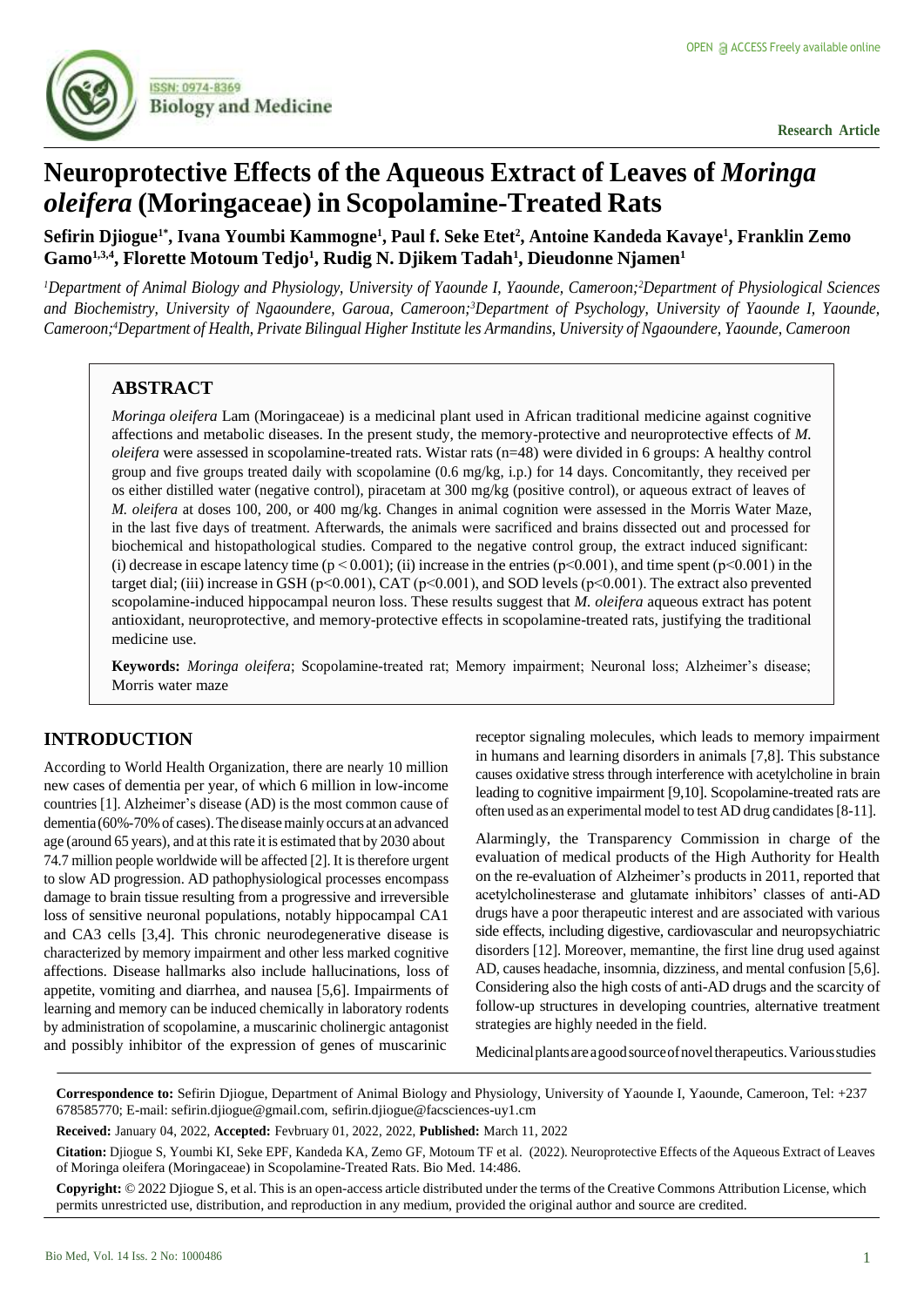in experimental models reported the neuroprotective properties of African plant-derived natural products such as naringin, extracted from berries and grapes [13], and black seed oil [14]. Commonly used as a nutritional supplement and against cognitive affections and metabolic diseases in African traditional medicine, the leaves of *Moringa oleifera* Lam (Moringaceae) were reported strong antioxidant properties and induced neuroprotective-like effects in rats intracerebroventricularly administered with ethylcholine aziridinium ion (AF64A) [15,16]. The leaves of *M. oleifera* contain secondary metabolites such as phenolic compounds, flavonoids, alkaloids, tanins, and saponins [17,18].

In the present study, the effects of aqueous extract of *M. oleifera* leaves on memory impairment were assessed in scopolamine-induced dementia, a commonly used rat model of AD. Neuroprotective effects were also assessed on sensible neuronal populations of the hippocampus.

## **MATERIALS AND METHODS**

#### **Animals**

Forty-eight albino male Wistar rats (3-month-old,  $166 \pm 18$  g) were obtained from the Animal Physiology Laboratory of the Faculty of Sciences of the University of Yaoundé I. Animals were housed in a room under a controlled environment (temperature 25°C; humidity 50%-80%; 12 h light-dark cycle). They had ad libitum access to food and water. All experimental procedures were approved by the institutional ethical committee of the Faculty of Sciences, University of Yaoundé I. Animals were handled in accordance with the guidelines of the Cameroon's Ministry of Scientific Research and Technological Innovation, which has adopted the guidelines of the European Union on Animal Care (CEE Council 86/609; Reg.no.FWA-IRD0001954).

#### **Experimental design**

Wistar rats were divided in 6 groups (n=8 per group): A normal control group receiving distilled water, and seven groups treated daily with scopolamine (0.6 mg/kg, i.p, Jiangsu Huayang pharmaceutical Ltd, Zhiongxing, China) for 14 days. Concomitantly, these animals were receiving (orally): distilled water (negative control), piracetam (UCB SA, Braine-l'Alleud, Belgium) at 300 mg/kg (positive control), and for the three test groups, *M. oleifera* leaves' aqueous extract at doses 100, 200, or 400 mg/kg. All treatments were administered in a volume of 10 ml/kg. In the five last days of treatment, animals' memory (spatial and temporal) was assessed in the Morris Water Maze. At the 14th day of treatment, the animals were deeply anesthetized with valium/ ketamine (10 mg/kg and 50 mg/kg, i.p.), and sacrificed. Brains were dissected out. Right hemispheres were processed for histopathological studies, while homogenates of the left hemispheres were processed for biochemical tests assessing oxidative stress indicators.

#### **Plant material and extraction**

Fresh leaves of *M. oleifera* were collected in Yaounde 5th District (Mfoundi Department, Center Region, Cameroun). A sample was identified at the National Herbarium of Cameroon (HNC), and a specimen was deposited (voucher number 49178/HNC). The extraction process was as follows: *M. oleifera* leaves were washed, shadedried at room temperature, and grinded. Then, the powder (1100 g) was macerated for 6 hours in 5.5 L of tap water. Afterwards, the solution was filtered with Whatman No.4 filter paper. The filtrate was lyophilized and 31.02 g of dried extract was obtained (extraction yield: 2.82%).

#### **Morris water maze**

The Morris Water Maze test is based on rats' excellent swimming ability and natural tendency to escape from water; here, memory is

#### OPEN CACCESS Freely available online

developed in animals progressively with repetitive trials that resemble human interactions [19]. Standard Morris pool and procedures were used [20-22]. More specifically, the Morris pool was a large circular tank (120 cm diameter  $\times$  50 cm height) with a black round platform (8 cm diameter  $\times$  29 cm height) placed about 1 cm under the surface of the opaque water, which was the only place where the animals tested could get out of the water and stop swimming. The pool was subdivided into four points labelled North (N), East (E), South (S), and West (W) poles. The platform position was maintained and could be detected by a visual cue.

The Morris Water Maze test included a training phase (4 days) and a test phase (1 day). During the training phase, the animal tested was placed in the water close to the border of the pool. To get out of water, the animal had to find the platform and swim to get on it. During each training session, the rat tested was placed at randomly selected locations in the pool, but always close to the border of the pool and facing the tank wall. The animal only had 60 sec to find the platform. Once the platform was found, the rat was allowed to stay there for 30 sec, before being wrung out with a dry cloth and brought back to its cage to rest for 15 min before the next stage. Animals that could not find the platform within 60 sec were slowly guided to the platform by the experimenter. They were also allowed to stay on the platform for 30 sec, and then they received the same treatment as the ones that found the platform by themselves. For each animal, three training sessions were conducted per day for 4 consecutive days.

On the 5th day, for the test phase, the same pool was used but without the platform. To start the test, each animal was placed in the water diagonally from the target quadrant and was allowed to swim freely for 60 sec. The performance of each animal in the pool was video recorded and analyzed offline. The parameters assessed were the time taken by the animal to find the original platform position (escape latency time), the number of entries, and the time spent in the target dial.

#### **Biochemical tests**

Left hemispheres were processed to prepare a 10% (w/v) homogenate in 0.1 M phosphate buffer saline (pH 7.5). Homogenates were centrifuged (3000 rpm, 15 min, 5°C). Supernatant concentrations of indicators of oxidative stress, malondialdehyde, glutathione, catalase, and superoxide dismutase (SOD) were determined using spectrometry, as described by [23,24]. Absorbances were read at 480 nm and 412 nm, respectively, using a UV spectrophotometer. Results were expressed as mM per gram of organ.

#### **Histopathological study**

Right hemispheres were fixed in 10% formaldehyde, embedded in paraffin, cut (5-µm sections in the coronal plane), and processed for hematoxylin-eosin staining using standard procedures. Affections of brain tissue were assessed in the hippocampal formation using a computerized microscope linked to a camera (Axioskop 40, Zeiss, Hallbermoos, Germany). In addition, CA1 and CA3 cells were counted throughout the hippocampal formation using image J software (version 1.52a).

#### S**tatistical analysis**

Differences between the normal control group, the negative control group, the positive control group, and the test groups were determined using one-way ANOVA followed by Dennett's post hoc test (Graph Pad Prism, version 5.03), p values <0.05 were considered statistically significant. Data were expressed as the mean  $\pm$  SEM.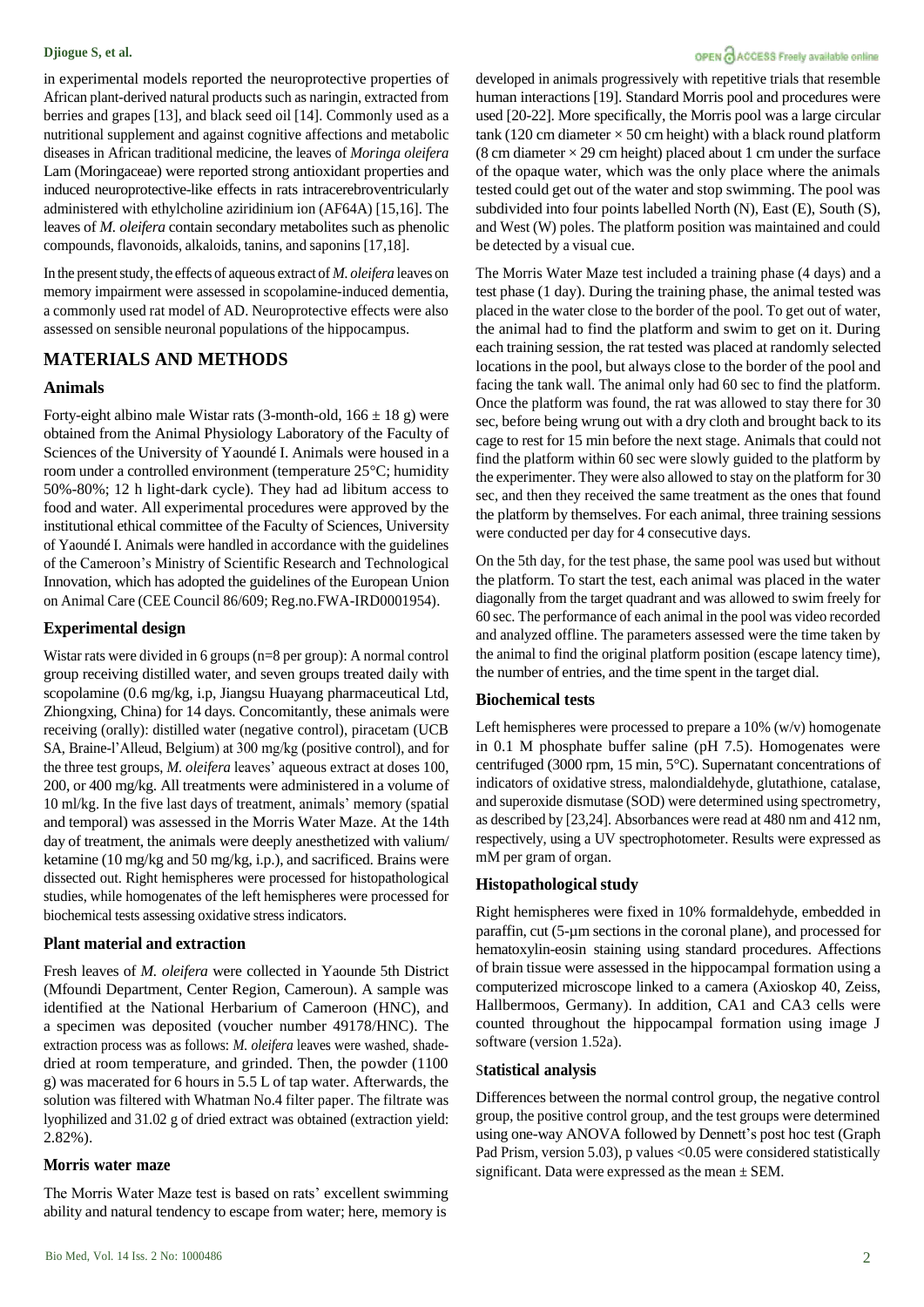# **RESULTS**

# **Assessment of scopolamine-induced memory impairment**

Figure 1 shows the effects of *Moringa oleifera* aqueous extract on the Morris Water Maze parameters. Scopolamine induced a significant increase  $(p<0.05)$  in escape latency time in the negative control group, compared to the normal control group in the Morris Water Maze (Figure 1A). At the doses tested, *M. oleifera* extract mitigated this increase markedly (p<0.01 compared to the negative control), with better effects at 100 mg/kg (Figure 1A). These effects were comparable to piracetam effects (Figure 1A).

Scopolamine also induced significant decreases in the target dial entries  $(p<0.01$  compared to normal control) (Figure 1B) and time (p<0.05 compared to normal control) (Figure 1C). Similar to piracetam, *M. oleifera* extract significantly prevented the negative effects of scopolamine on the target dial entries at the doses of  $100$  (p<0.05), 200 (p<0.01) and 400 (p<0.001) mg/kg (Figure 1B). Better than piracetam, the doses 100 and 200 mg/kg prevented significantly the negative effects of scopolamine on target dial time  $(p<0.01$  and  $p<0.05$ , respectively) (Figure 1C).



time (A) and target dial entries (B) and time (C). Data are mean  $\pm$ SEM (n=8). Neg: Negative control group. Nor: Normal control group. Pir=positive control group (piracetam-treated). ANOVA+Dennett's test: #p<0.05, ## p<0.01 vs. normal control group; \*p<0.05, \*\*p ˂0.01, and \*\*\*p˂0.001 vs. negative control group.

# **Biochemical indicators of oxidative stress**

Figure 2 shows the effects of *M. oleifera* aqueous extract on malondialdehyde (Figure 2A), glutathione (Figure 2B), catalase (Figure 2C) and SOD (Figure 2D) levels in brain homogenates. Scopolamine induced a significant increase  $(p<0.01)$  in malondialdehyde in the negative control group, compared to the normal control group, which was mitigated by concomitant treatment with *M. oleifera* (Figure 2A).



malondialdehyde (MDA) (A), glutathione (GSH) (B), catalase (CAT) (C) and superoxide dismutase (SOD) (D). Data are mean  $\pm$  SEM (n=8). Neg: Negative control group. Nor: Normal control group. Pir=Positive control group (piracetam-treated). ANOVA+Dennett's test: ##p˂0.01 vs. normal control group; \*p˂0.05 and \*\* p˂0.01 vs. negative control group.

Scopolamine did not induce marked changes in the levels of glutathione (Figure 2B) and catalase (Figure 2C) compared to the normal control group. Instead, interestingly, treatment with *M. oleifera* extract at doses 200 and 400 mg/kg induced significant increases in the levels of glutathione (p˂0.05) and catalase (p˂0.01) compared to both negative and normal control animals (Figures 2B and 2C). Piracetam and extract dose 100 mg/kg induced slight increases in glutathione ( $p<0.05$ ) and catalase ( $p<0.01$ ) also compared to both negative and normal control animals (Figures 2B and 2C). In addition, scopolamine induced a significant decrease in brain SOD levels in the negative control group compared to the normal control group (Figure 2D). Piracetam and *M. oleifera* extract dose 100 mg/kg prevented this decrease significantly (p˂0.01) and maintained SOD level at normal control values (no significant change compared to the normal control group) (Figure 2D).

## **Histopathological studies and hippocampal cell counts**

Figure 3 presents micrographs of representative cases of animals from the normal control group (Figure 3A), negative control group (Figure 3B), positive control group (Figure 3C), and animals treated with *M. oleifera* extract doses 100 mg/kg (Figure 3D), 200 mg/kg (Figure 3E), and 400 mg/kg (Figure 3F). Histopathological analysis of hippocampal formation revealed that scopolamine induced a marked loss of neurons in CA1 and CA3 in the negative control group (Figure 3B), compared to the normal control group (Figure 3A). Instead, the hippocampi of animals treated with either piracetam (Figure 3C) or *M. oleifera* extract at all doses tested (Figure 3D-DF) were comparable to normal control group animals (Figure 3A).

Cell counts in hippocampal CA1 (Figure 3G) and CA3 (Figure 3H) confirmed marked decreases in the negative control group compared to the normal control group (p<0.001). Treatment with piracetam and *M. oleifera* extracts at all doses tested maintained cell counts to control group values, with significant differences compared to the negative control group (p˂0.05 and p<0.001 for CA1 and CA3, respectively, for extract dose 100 mg/kg and p<0.05 for other treatments with significant changes) (Figure 3G and 3H).



**Figure 3:** Effect of M. oleifera aqueous extract on hippocampus microarchitecture. (A), negative control (B), positive control (C), and test groups (D-F). Note the decrease in CA1 (1) and CA3 (2) neurons in the negative control group (B) and the mitigation of cell loss in the test groups (D-F). G, H: Effect of *M. oleifera* aqueous extract on cell counts in hippocampal CA1 (G) and CA3 (H) regions. Data are mean ± SEM (n=8). Neg: Negative control group. Nor: Normal control group. Pir=positive control group (piracetam-treated). ANOVA+Dennett's test: ###p˂0.001 vs. normal control group; \*  $<$ 0.05, \*\*\* p $<$ 0.001 vs. negative control group.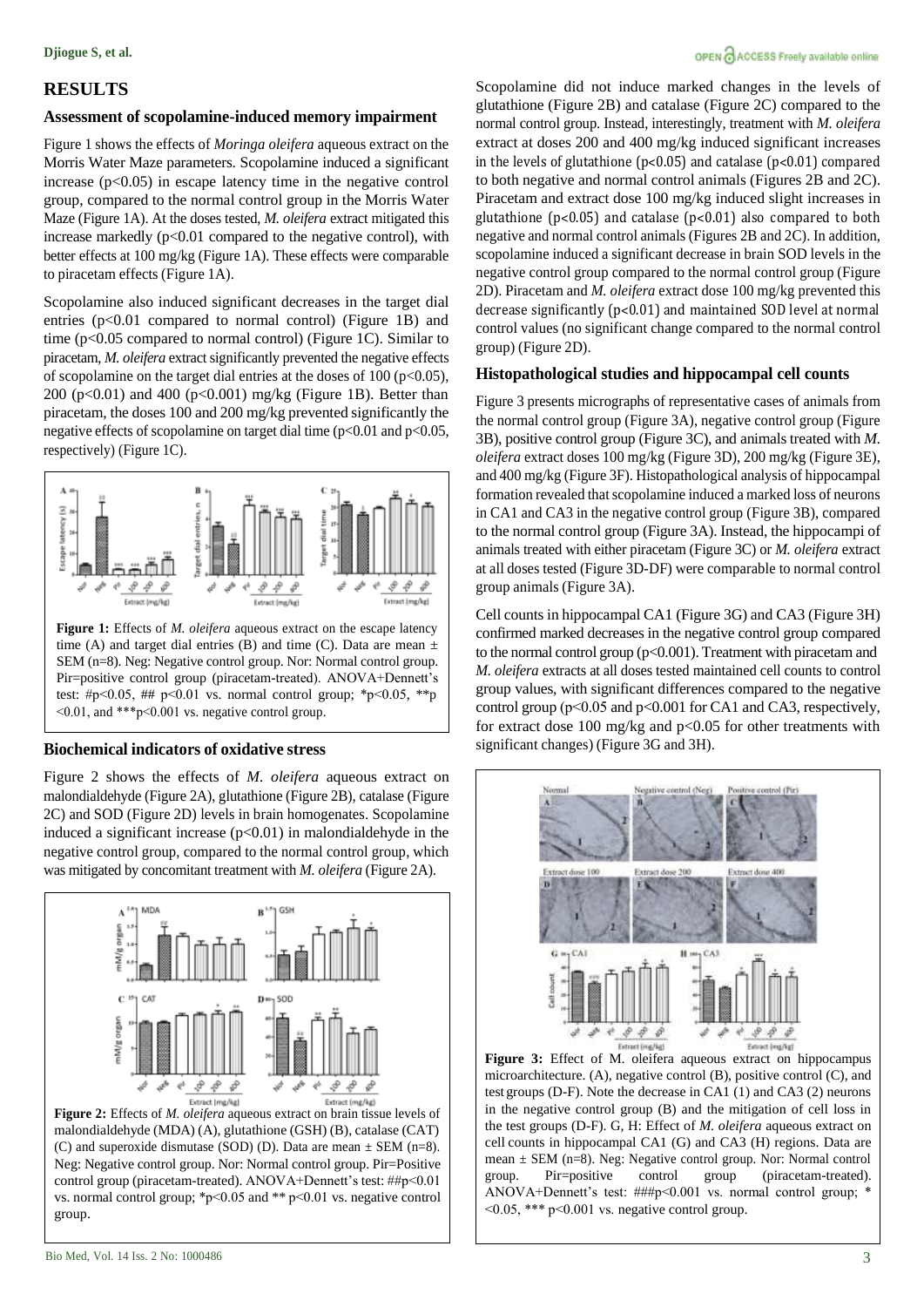# **DISCUSSION**

Findings of this study suggest that as piracetam, treatment with *M. oleifera* aqueous leaves extract prevented or mitigated scopolamineinduced: (i) increase in escape latency time and decreases in both target dial entry and time in the Morris Water Maze; (ii) increase in malondialdehyde level and decrease in SOD level in the brain tissue; and (iii) neuron loss in the hippocampus.

Scopolamine induces cognitive affection, especially spatial learning and acquisition [25] partly by reducing brain cholinergic signaling output pivotal for memory processes [8,26,27], justifying its common use to induce AD-like memory impairment in laboratory rodents. In this study, scopolamine-induced memory impairment was revealed by a significant increase in escape latency time and marked decreases in target dial entry and time. Treatment with piracetam or *M. oleifera* extract prevented or mitigated the development of these alterations in scopolamine-treated rats, suggesting that the extract is endowed with memory-protective properties, possibly by countering the detrimental effects of scopolamine on cholinergic neurotransmission.

Oxidative damage to cellular components results in alterations of cell membrane properties, hence affection of neuronal signaling. It is well established that scopolamine mediates marked oxidative stress in brain tissue by increasing brain levels of lipid peroxidation and free radical generation agent malondialdehyde, and by decreasing the activities of antioxidant enzymes like SOD and glutathione in the brain [10,28,29]. In the present study, these alterations were observed in brains of scopolamine-treated animals receiving distilled water (negative control) but not in those treated with *M. oleifera*, suggesting that the extract prevented scopolamine-induced oxidative stress. These results confirm the findings of a previous report suggesting that *M. oleifera* is endowed with antioxidant properties [15]. These effects could be mediated by its second metabolites, which include many classes of compounds with antioxidant potential such as phenolic compounds, flavonoids, alkaloids, tanins, and saponins [17,18,30]. The antioxidant properties of *M. oleifera* partly explain its ability to prevent scopolamine-induced memory impairment.

Moreover, scopolamine-mediated oxidative damage results in the death of sensible neurons [29,31]. In this study, *M. oleifera* extract maintained the number of CA1 and CA3 cells at normal values in scopolamine-treated animals, suggesting neuroprotective properties, in accordance with the work by [32]. This finding is in agreement with the results of an early study in a model of age-related dementia induced by bilateral intraventricular administration of the neurotoxin ethylcholine mustard azirinium (AF64A), where *M. oleifera* improved hippocampal cell density [16]. The findings further supports that the extract has antioxidant properties and indicates that scopolamine-mediated memory impairment was prevented at least partly by mitigating the development of detrimental oxidative stress and related tissue damage in the hippocampus.

### **CONCLUSION**

In this study, rat treatment with scopolamine-induced memory impairment, oxidative stress, and neuron loss in the hippocampus. Concomitant treatment with *M. oleifera* aqueous extract prevented or mitigated these alterations and prevented neuron loss. Altogether, the results of this study suggest that *M. oleifera* extract prevented scopolamine-induced memory impairment, at least partly, through the extract's potent antioxidant activity and neuroprotective effects. These results justify the extract's use in traditional medicine.

## **CONFLICTS OF INTEREST**

Authors declare no competing financial interests.

# **ACKNOWLEDGMENTS**

The authors are thankful to the members of the Laboratory of Animal Physiology, Department of Animal Biology and Physiology, Faculty of Science, University of Yaounde I, for technical assistance.

## **FUNDING**

This work was not supported by any specific grant from any funding agency.

### **REFERENCES**

- 1. OMS, Organisation Mondiale de la Santé. The [number](https://www.who.int/news/item/07-12-2017-dementia-number-of-people-affected-to-triple-in-next-30-years#%3A~%3Atext%3DAs%20the%20global%20population%20ages%2Cto%20152%20million%20by%202050) of people with [dementia](https://www.who.int/news/item/07-12-2017-dementia-number-of-people-affected-to-triple-in-next-30-years#%3A~%3Atext%3DAs%20the%20global%20population%20ages%2Cto%20152%20million%20by%202050) is expected to triple over the next 30 years. Press release.2017.
- 2. Prince M, Wimo A, Guerchet M, Ali GC, Wu Y-T, Prina M[. World](https://kclpure.kcl.ac.uk/portal/en/publications/world-alzheimer-report-2015--the-global-impact-of-dementia(ae525fda-1938-4892-8daa-a2222a672254).html) [Alzheimer Report 2015: The Global Impact Of Dementia.](https://kclpure.kcl.ac.uk/portal/en/publications/world-alzheimer-report-2015--the-global-impact-of-dementia(ae525fda-1938-4892-8daa-a2222a672254).html) Int J Alzheimers. 2015.
- 3. Badrul A, Ekramul H. [Anti-Alzheimer and antioxidant activity of](https://www.sid.ir/en/Journal/ViewPaper.aspx?ID=229292) Celastrus [paniculatus](https://www.sid.ir/en/Journal/ViewPaper.aspx?ID=229292) seed. Iranian J. Pharm. Sci. 2011;7:49-56.
- 4. Fan L, Mao C, Hu X, Zhang S, Yang Z, Hu Z et al. New [insights](https://www.frontiersin.org/articles/10.3389/fneur.2019.01312/full) into the [pathogenesis](https://www.frontiersin.org/articles/10.3389/fneur.2019.01312/full) of Alzheimer's Disease. Front. Neurol. 2020;10:1312.
- 5. Chandra V, Pandav R, Dodge HH. Incidence of [Alzheimer's](https://n.neurology.org/content/57/6/985.short) Disease in a Rural [Community](https://n.neurology.org/content/57/6/985.short) in India: The Indo-US Study. Neurol. 2001;57:985-989.
- 6. MacShane R. Drug treatment for Alzheimer's disease. Factsheet 407. 2012;12:1-5.
- 7. Hsieh MT, Hsieh CL, Lin LW, Wu CR, Huang G. [Differential gene](https://www.sciencedirect.com/science/article/abs/pii/S0024320503003722) expression of scopolamine-treated rat oh [hippocampus-application](https://www.sciencedirect.com/science/article/abs/pii/S0024320503003722) of cDNA microarray [technology.](https://www.sciencedirect.com/science/article/abs/pii/S0024320503003722) Life Sci. 2003;73:1007-1016.
- 8. Cheon SY, Koo BN, Kim SY, Kam EH, Nam J, Kim EJ. [Scopolamine](https://www.nature.com/articles/s41598-021-87790-y) promotes [neuroinflammation](https://www.nature.com/articles/s41598-021-87790-y) and delirium-like neuropsychiatric [disorder](https://www.nature.com/articles/s41598-021-87790-y) in mice. Nat Sci Rep. 2021;11:8376.
- 9. Hashimoto M, Hashimoto T, Kuriyama K. [Protective effect of WEB](https://www.sciencedirect.com/science/article/abs/pii/0014299991900039) [1881 FU on AF64A \(ethylcholine aziridinium ion\)-induced impairment](https://www.sciencedirect.com/science/article/abs/pii/0014299991900039) [of hippocampal cholinergic neurons and learning acquisition. E](https://www.sciencedirect.com/science/article/abs/pii/0014299991900039)ur J Pharmacol 1991;209: 9-14.
- 10. Goverdhan P, Sravanthi A, Mamatha T. [Neuroprotective](https://www.hindawi.com/journals/ijad/2012/974013/) effects of meloxicam and selegeline in [scopolamine](https://www.hindawi.com/journals/ijad/2012/974013/) induced cognitive [impairment](https://www.hindawi.com/journals/ijad/2012/974013/) and oxidative stress. Int J Alzheim Dis. 2012.
- 11. Kwon SH, Kim HC, Lee SY, Jang CG. [Loganing improves learning](https://journals.sagepub.com/doi/full/10.1177/1934578X20970855) [and memory impairments induced by scopolamine in mice.](https://journals.sagepub.com/doi/full/10.1177/1934578X20970855) Eur J Pharmacol. 2009;619:44-49.
- 12. HAS, Haute Autorité de Santé. [Reassessment of drugs indicated in the](https://pubs.acs.org/doi/abs/10.1021/acschemneuro.8b00391) treatment of [Alzheimer's](https://pubs.acs.org/doi/abs/10.1021/acschemneuro.8b00391) disease. Eval Rep. 2011;1-72.
- 13. Hala F, Zaki, May A, Abd-El-Fattah, Amina S, Attia. [Naringin protects](https://www.sciencedirect.com/science/article/pii/S1110093113000513) [against scopolamine induced-dementia in rats. B](https://www.sciencedirect.com/science/article/pii/S1110093113000513)ulletin of faculty of pharmacy, Cairo university. 2014; 52:15-25.
- 14. Imam A, Ajao M, Ajibola M, Amin A, Abdulmajeed WI, Lawal AZ et al[. Black seed oil ameliorate scopolamine induced memory dysfunction](https://www.sciencedirect.com/science/article/pii/S1110093116000028) [and cortico-hippocampal neural alternation in male wistar rats. B](https://www.sciencedirect.com/science/article/pii/S1110093116000028)ull Fac Pharm. 2016; 54: 49-57.
- 15. Vongsak B, Sithisarn P, Gritsanapan W. [Bioactive contents and free](https://www.researchgate.net/publication/244483653_Bioactive_contents_and_free_radical_scavenging_activity_of_Moringa_oleifera_leaf_extract_under_different_storage_conditions) radical [scavering](https://www.researchgate.net/publication/244483653_Bioactive_contents_and_free_radical_scavenging_activity_of_Moringa_oleifera_leaf_extract_under_different_storage_conditions) activity of *Moringa oleifera* leaf extract under different storage [conditions.](https://www.researchgate.net/publication/244483653_Bioactive_contents_and_free_radical_scavenging_activity_of_Moringa_oleifera_leaf_extract_under_different_storage_conditions) Ind Crops Prod. 2013; 49: 419-421.